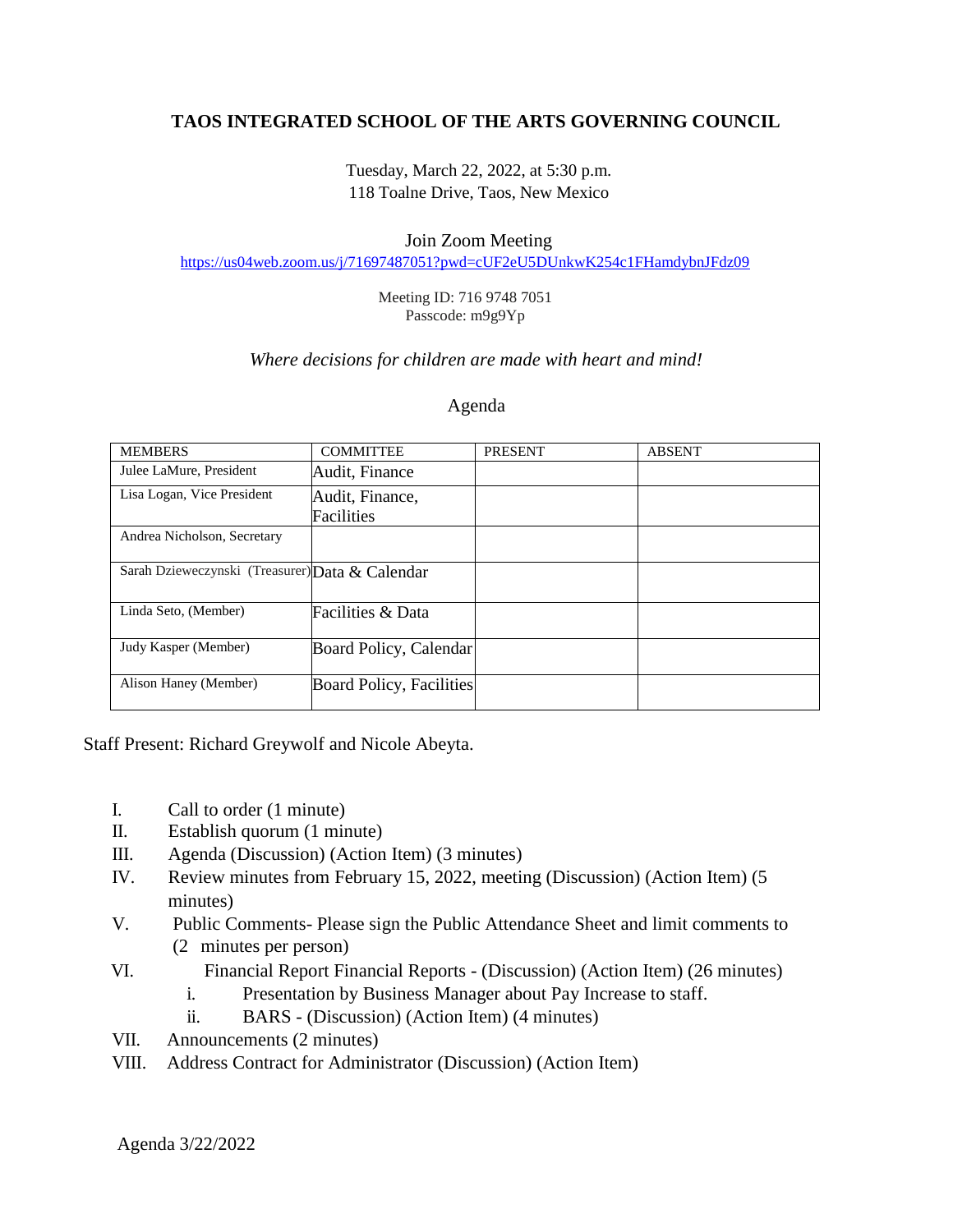## IX. Report from Equity Council (Discussion) (3 minutes)

- X. Committee Reports (10 minutes)
	- Audit
	- Finance
	- Calendar
	- Data (Data Report from Elementary grades)
	- Board Policy (?)
	- Facilities (report from facilities)
- XI. Director's Report: (5 minutes)
- XII. Accept resignations of Lisa Logan and Judy Kasper
- XIII. Administrator's Annual Review (Discussion)
- XIV. Closed Session Discuss Personnel Matters (Requires roll call vote to move into closed session; identify non council members to be invited into the closed session)
	- i. Discuss Head Administrator Contract
	- ii. Discuss Prospective Board Member Yvonne Trujillo
	- iii. Discuss Prospective Board Member Alejandra Villalobos Melendez
- XV. Reconvene in Open Session (Requires that President confirms the only matters discussed in closed session where the items on the agenda, and then poll members by name to affirm or object. You never vote in closed session).
- XVI. Announcements (2 minutes)
- XVII. Items for next month's agenda (Discussion) (2 minutes)
- XVIII. Review date of next meeting: (1 minute)
- XIX. Adjournment (Action Item) (1 minute)

*If you are an individual with a disability who is in need of a reader, amplifier, qualified sign language interpreter, or any other form of auxiliary aid or service to attend or participate in the hearing or meeting, please contact Rich Greywolf at 575- 779-9311 least one (1) week prior to the meeting or as soon as possible. Public documents, including the agenda and minutes, can be provided in various accessible formats. Please contact Rich Greywolf at 575-779-9311 if a summary or other type of accessible format is needed.*